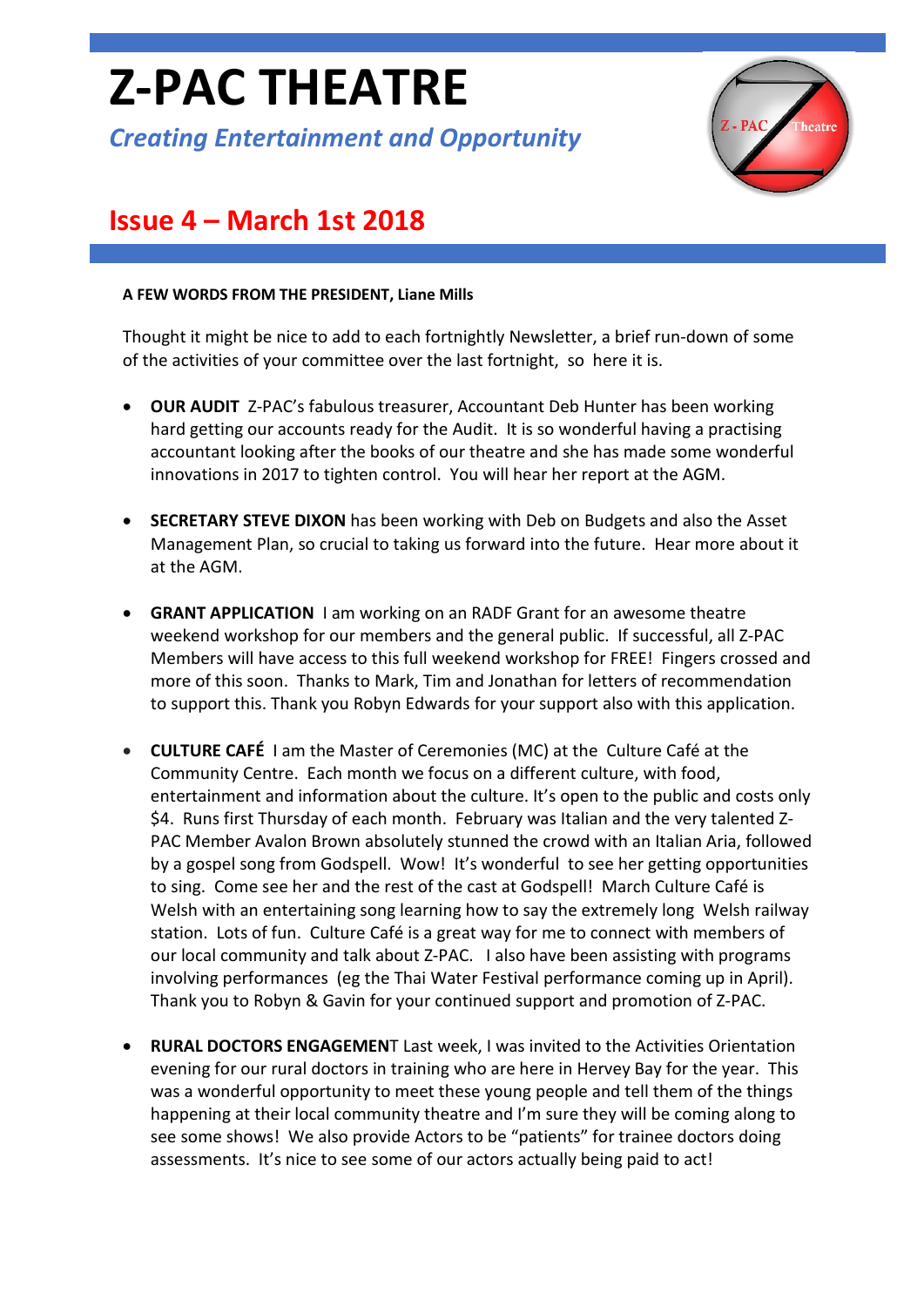#### • **BUSINESS BREAKFASTS**

I attended the fortnightly Business Connections Hervey Bay Breakfast, Feb 27<sup>th</sup> and our speaker filled us in on the value of on-line marketing via Facebook and while Z-PAC does use this I'll explore this further.

I Attended the monthly Hervey Bay Chamber of Commerce breakfast Feb 28<sup>th</sup>. Guest speaker Angela Koning speaking of Leadership and the value of a Steady Leadership state and Trust being the number one value teams want. I attend these functions to network with businesses and increase awareness of their local community theatre. Am looking at the Theatre hosting a Chamber Friday afternoon Drinks session. Great way to bring the Theatre into the minds of our hard-working business community to utilize the theatre for entertainment and as a venue for meetings etc.

- **U3A**  I attended the U3A sign on and talked with lots of people about Z-PAC. It's amazing how many events are on offer, and I'm sure, with a willing volunteer, we could offer classes to Seniors. Any volunteers to run these classes?
- **ARCHIVING WITH BEV QUEALY.** Bev and I have been working closely on this and are making some headway in the physical and electronic archiving of the rich history of Z-PAC. At our AGM you will be able to see some of our work. Bev has spent hundreds of hours sifting through boxes of information and we now have them in folders which you can see at the AGM. Still lots of work to be done and Bev would love people to dig up old programs etc so we can update our files.
- **JEFF SWEENEY** has revamped the website. This will save us money and give us more control, so a big Thank You to Jeff – it's a huge job to move our already extensive website to a new sight. It's looking great! Take a look for yourself.
- **MARK THOMSON AND LOUISE FANTINEL** have been working with Directors from upcoming shows to try to streamline our sets so our Maintenance Team aren't building 7 sets this year! Vice President Derek Barrington did an amazing job last year with the sets for our shows, but with his limited, but fabulous crew, it's not sustainable Having a huge set for each show. More volunteers needed!
- **JOANNE SPENCER, AND HER ABLE SIDE KICK Julie Genders** have been hard at work training new volunteers, selling tickets Friday mornings at the theatre, preparing FOH for the next production and generally ensuring adequate Theatre resources for cast and patrons.
- **COUNTRY ROCK BLUES -** Started this year without its founder, Ken Sutton. A new committee, with Joanne heavily involved, are working to ensure we have another successful year. Sundays from 6pm – come along and play with the band or listen!
- **KARAOKE – MICHAEL DOHERTY** has had two successful Friday Karaokes this year. Check the calendar and come along and sing your heart out.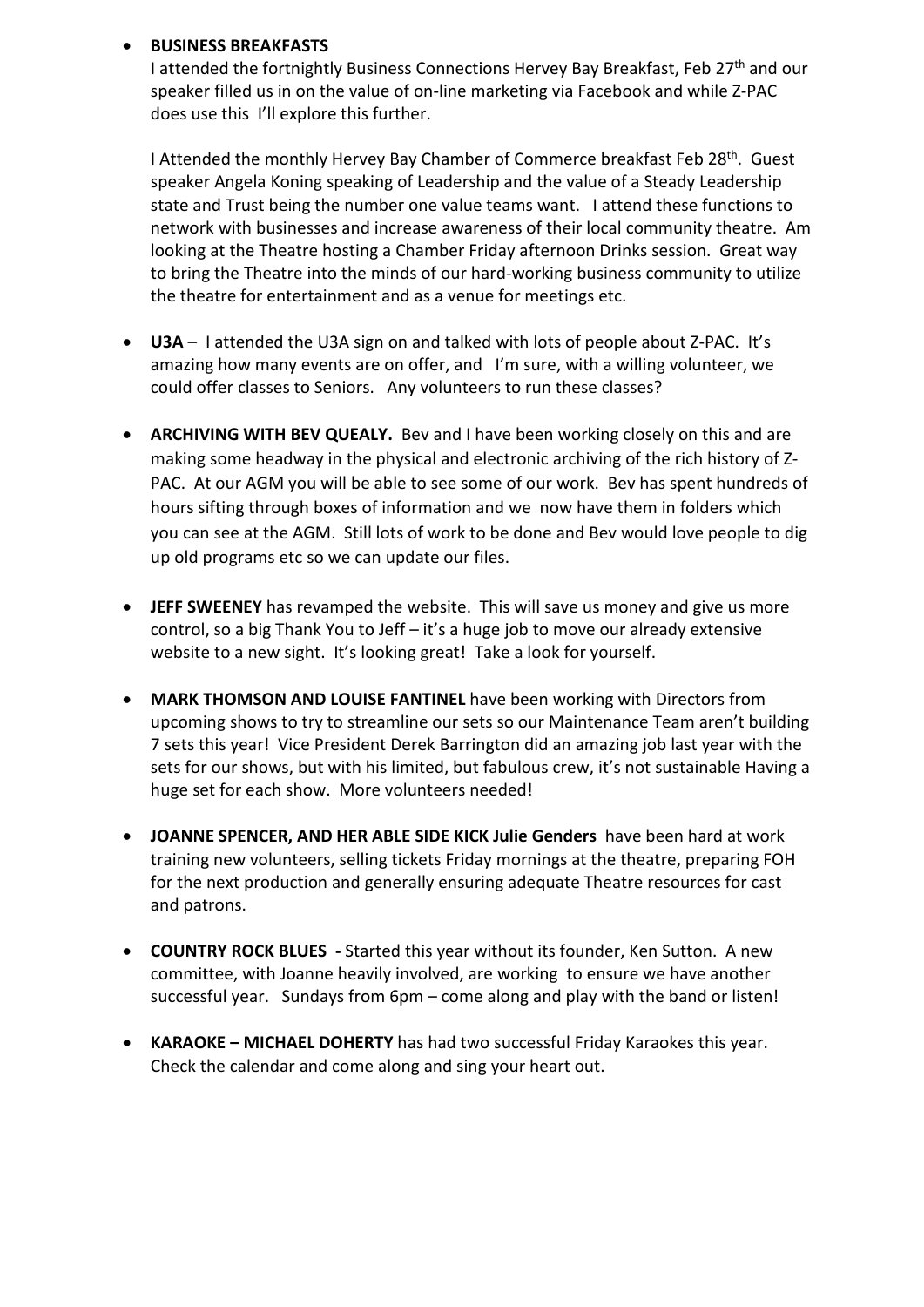- **CHARITY PREVIEW NIGHTS -** I have secured another group for our Charity Preview Night, bringing to three, the number of groups this year that will benefit from this innovative program. Last year's groups have all signed up for 2019 as they enjoyed the experience so much and raised much needed funds for their groups.
- **Duets and Driving Miss Daily** are in rehearsals and progressing nicely. Auditions for It's Only a Play and The Game's Afoot are coming up soon. See website for details.

**Hope to see you all at the AGM March 7th 7pm. Candidates are listed on our website.**

**Best wishes Liane Mills President**



#### **Godspell The Musical - March 16 - 25**

Directed by Cherie Treloar and Tim Holstein

7 shows only. Don't miss out. Book today.

A well-loved musical based on the Gospel according to Matthew, Godspell, features a comedic troupe of eccentric players who team up with Jesus to teach his lessons in a new age through parables, games, and tomfoolery.

Online Book: <https://www.trybooking.com/TJIS> or at the Box Office at the theatre Fridays 9-12



#### **COUNTRY ROCK BLUES CLUB**

#### **Club Nights Every Sunday from 6pm**

Come along on a Sunday from 6pm. Everyone welcome to attend. Weekly Club nights are FREE for Z-PAC members; \$5 for Visitors.

#### **CONCERT**

#### **First concert April 15**

Concerts run Sundays 1pm-6pm and feature guest artists along with our local club members.